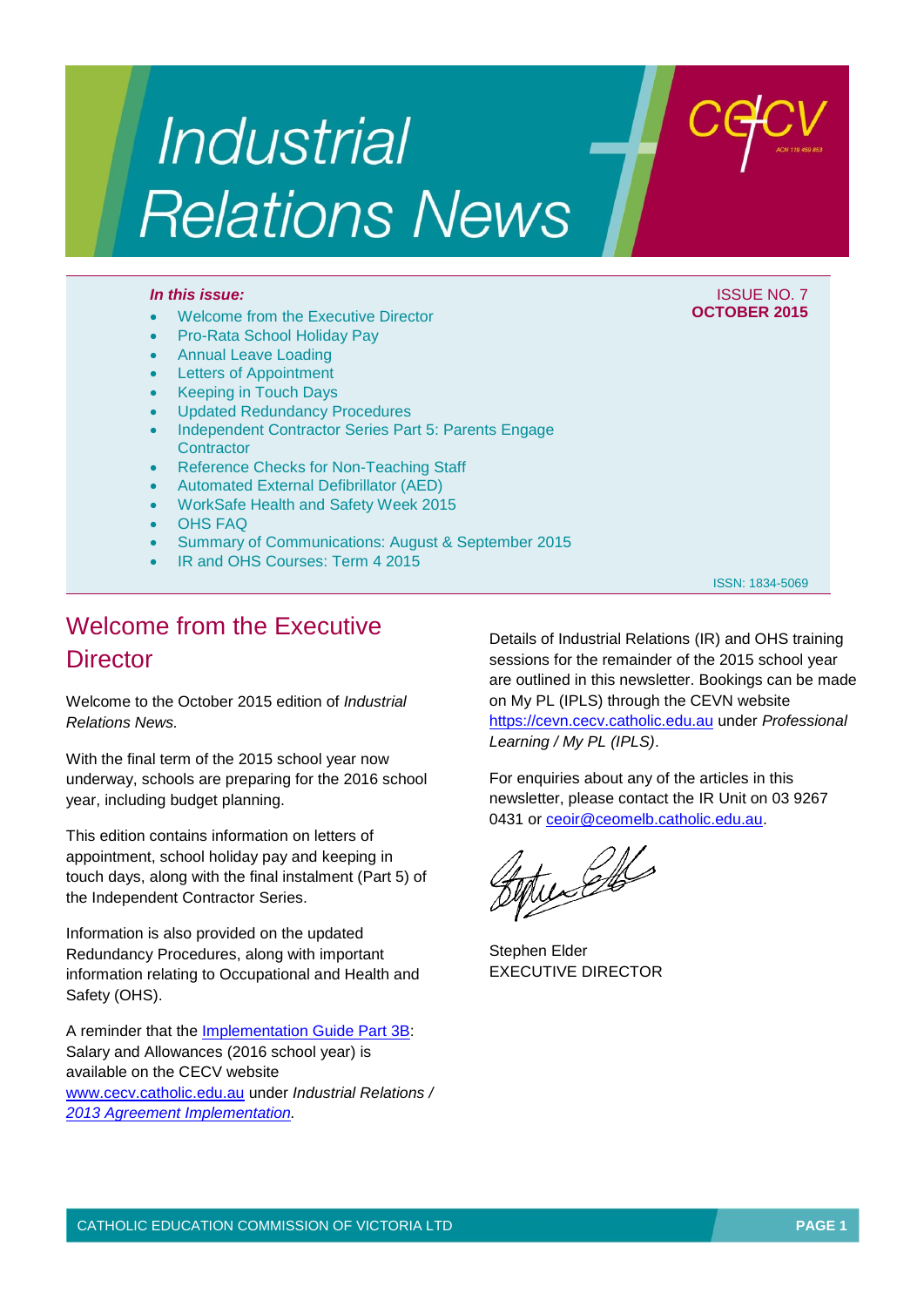## Pro-Rata School Holiday Pay

Entitlements to pro-rata school holiday pay are detailed in clause 25.6 of the *[Victorian Catholic](http://www.cecv.catholic.edu.au/vcsa/Agreement_2013/VCEMEA_2013.pdf)  [Education Multi Enterprise Agreement 2013](http://www.cecv.catholic.edu.au/vcsa/Agreement_2013/VCEMEA_2013.pdf)* (VCEMEA).

Pro-rata school holiday pay will apply where the employee has:

- not been employed for the whole school year
- been absent on approved unpaid leave for more than fifteen days during the school year
- changed time fraction during the school year.

Pro-rata school holiday pay is calculated using the following formula:

$$
P = \frac{S \times C}{B} - D
$$

Where:

- P is the payment due
- S is the total salary paid in respect of term weeks, or part thereof
- B is the number of term weeks, or part thereof in the school year
- C is the number of non-term weeks, or part thereof, in the school year
- D is the salary paid in respect of nonterm weeks, or part thereof, that have occurred since the commencement of the school year.

## Annual Leave Loading

Clause 25.8(b) of the VCEMEA states that leave loading shall be paid no later than the pay cycle that falls within the last two working weeks of the school year (except where there is termination of employment, in which case payment should be made at that time).

All schools should therefore ensure that they pay leave loading during or before the pay cycle that falls within the last two working weeks of the school year.

The formulas for the calculation of leave loading are detailed in clause 25.8 of the [VCEMEA.](http://www.cecv.catholic.edu.au/vcsa/Agreement_2013/VCEMEA_2013.pdf)

#### *Furtherinformation*

Further information on school holiday pay and annual leave loading can be found on the [CECV website](http://www.cecv.catholic.edu.au/frameset.htm?page=industrial) under *Industrial Relations/Agreement Implementation Guides* in Part [5: Guidelines for](http://www.cecv.catholic.edu.au/vcsa/Implementation_Guidelines/Part_5.pdf)  [calculation of pro-rata school holiday pay and](http://www.cecv.catholic.edu.au/vcsa/Implementation_Guidelines/Part_5.pdf)  [annual leave loading](http://www.cecv.catholic.edu.au/vcsa/Implementation_Guidelines/Part_5.pdf).

A pro-rata school holiday pay and leave loading calculator is provided on the [CEVN website](http://cevn.cecv.catholic.edu.au/assets/0/72/86/145663/152280/f30efc35-d959-4c62-a1c3-05a58514b5ba.pdf) for primary principals, deputy principals, teachers and Category B education support staff and school services officers.

## Letters of Appointment

The [CECV website](http://www.cecv.catholic.edu.au/) has [template letters of](http://www.cecv.catholic.edu.au/vcsa/lettersofappointment/instructions.html)  [appointment](http://www.cecv.catholic.edu.au/vcsa/lettersofappointment/instructions.html) available for use when appointing staff for 2016.

These template letters are regularly updated. It is recommended to check the [CECV website](http://www.cecv.catholic.edu.au/frameset.htm?page=industrial) for current template letters, rather than using template letters from previous years. The website states when letters were last reviewed.

Template letters are tailored for particular categories of staff to enable schools to choose the most appropriate letter for their circumstances. They also provide specific guidance around compliance with the [VCEMEA,](http://www.cecv.catholic.edu.au/vcsa/Agreement_2013/VCEMEA_2013.pdf) particularly in relation to fixed-term staff and the requirement to include the reason for the appointment being fixed-term, as well as the relevant circumstances that give rise to that reason.

## *Other template letters*

The [CECV website](http://www.cecv.catholic.edu.au/frameset.htm?page=industrial) also contains [template letters](http://www.cecv.catholic.edu.au/vcsa/lettersofappointment/instructions.html) to assist schools in relation to:

- conclusion of fixed-term appointments
- variation of hours
- Position of Leadership (POL) appointments
- working through Clause 14, where employees fail to maintain their professional registration or Working with Children Check.

The letters are available on the [CECV website](http://www.cecv.catholic.edu.au/frameset.htm?page=industrial) under *Industrial Relations / [Template Letters.](http://www.cecv.catholic.edu.au/vcsa/lettersofappointment/instructions.html)*

The [CECV website](http://www.cecv.catholic.edu.au/frameset.htm?page=industrial) also has template letters and forms for parental leave under *Industrial Relations / [Parental Leave.](http://www.cecv.catholic.edu.au/vcsa/parental_leave/parental_leave.html)*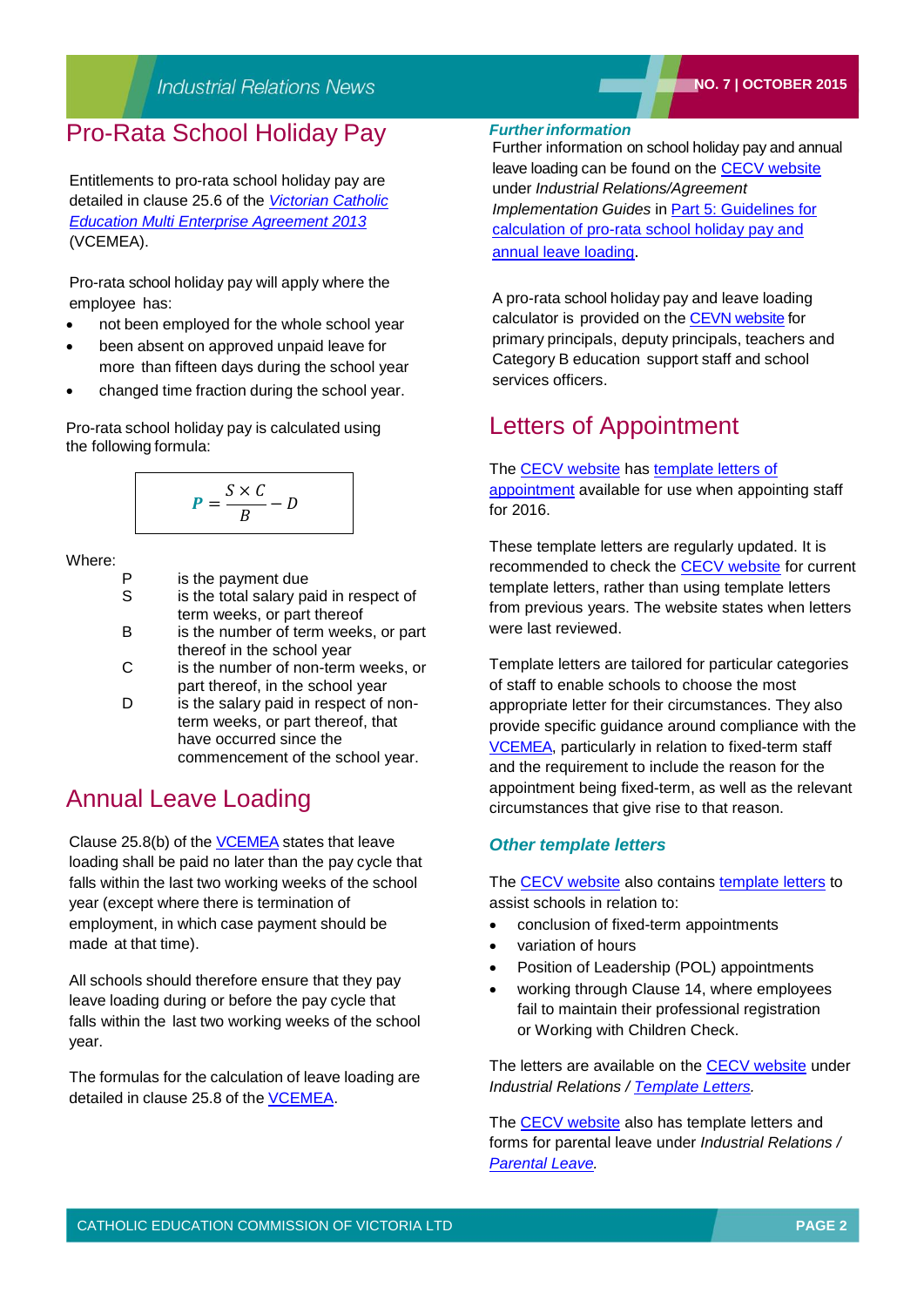## Keeping in Touch Days

Employers and employees may choose to make use of the provisions for 'keeping in touch' days under [VCEMEA](http://www.cecv.catholic.edu.au/vcsa/Agreement_2013/VCEMEA_2013.pdf) Appendix 1, 'Parental Leave and Related Entitlements' Section C, Clause 15(9).

Keeping in touch days are optional and only occur with the agreement of both parties. The purpose of a keeping in touch day is to enable a staff member to remain connected with their workplace in order to help them transition back into work at the end of the parental leave period, without losing their entitlement to parental leave.

For example, keeping in touch days may be used as follows:

- A teacher on parental leave may attend work for one day to participate in the Year 7 orientation day.
- An education support staff member on parental leave may attend work for half a day to undergo training on a new IT system.

In such circumstances, the staff member is entitled to be paid their usual rate and the work counts as service for the purpose of leave accruals.

A staff member may access up to 10 days as keeping in touch days during a period of unpaid parental leave. Keeping in touch days can be taken as a part day, full day or on consecutive days.

Keeping in touch day activities could include, but are not limited to:

- participating in planning meetings
- performing on-the-job training
- participating in orientation days
- attending professional development at the school
- performing work to remain familiar with the workplace or the employee's role before returning to work.

Principals and staff members need to agree on the staff member's attendance on a keeping in touch day and type of activity to be performed.

## Updated Redundancy **Procedures**

Updated [Redundancy Procedures](http://www.cecv.catholic.edu.au/vcsa/redundancy/Redundancy_Procedures.pdf) are now available on the [CECV website](http://www.cecv.catholic.edu.au/default.htm) under *Industrial Relations / [Guidelines](http://www.cecv.catholic.edu.au/vcsa/guidelines/guideindex.htm)*.

There is no change to the entitlements and obligations under Appendix 2 of the [VCEMEA,](http://www.cecv.catholic.edu.au/vcsa/Agreement_2013/VCEMEA_2013.pdf)  however the updated Redundancy Procedures provide detailed guidance on how to navigate the redundancy process and includes updated template letters and documentation.

The Redundancy Procedures have been specifically developed for principals and other school leaders with responsibility for human resources and/or management of staff (for example, business managers and deputy principals).

The Procedures cover the fundamentals of the VCEMEA redundancy process by:

- providing clarity around what constitutes a redundancy
- advising on how to proceed if a school becomes aware of a potential redundancy situation
- providing advice and guidance on resolving potential redundancy situations.

The Redundancy Procedures apply to ongoing employees only. They do not apply to:

- casual employees
- fixed term employees
- volunteers
- people engaged as contractors.

It is expected that by this time of year, principals have identified any potential redundancies likely to take effect from the start of the 2016 school year and that the redundancy process is underway (if not completed).

Please contact the IR Unit for any queries or to discuss a potential redundancy situation.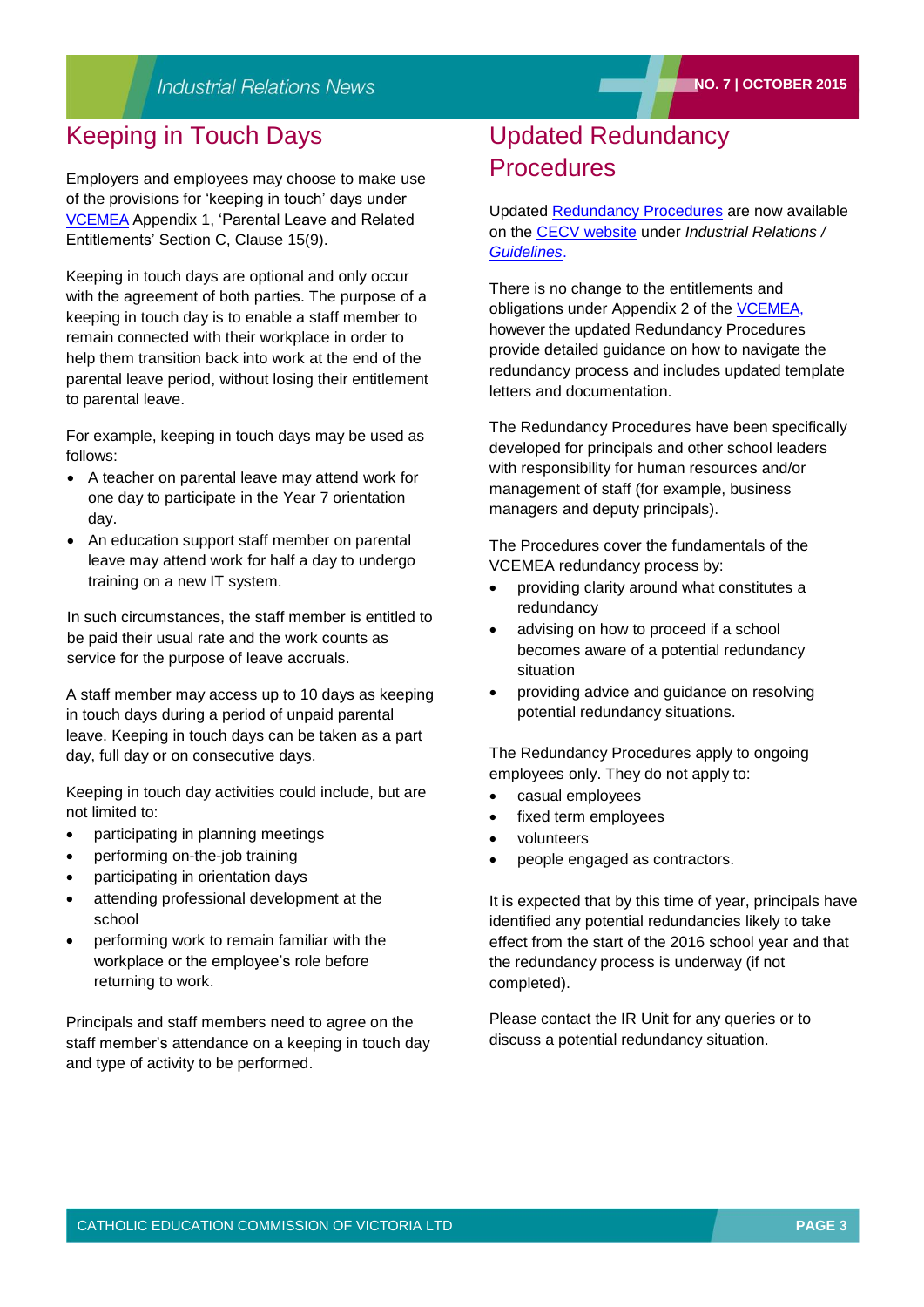## Independent Contractor Series Part 5: Parents Engage

## **Contractor**

In this final part of the newsletter series on *Engaging External Labour Providers and Casuals: A Guide for Schools*, the last of the four options is considered: requiring a parent to directly engage an external labour provider.

#### *How does this arrangement work?*

Under this model, the school requires a parent or guardian to directly engage the external labour provider. Examples of external labour providers that a school may seek to have parents engage independently of the school include:

- an instrumental music instructor
- a specialised sports coach
- a tutor.

### *When is this arrangement useful?*

This model is useful where the school wishes to remain 'at arm's length' from the provision of services. It may be used where the services take place:

- off school premises
- on school premises (provided there is scope for the school to monitor/control who is allowed on its premises).

Benefits of this arrangement include that the school does not have to pay the person for services or be responsible for associated administration.

#### *When is this arrangement inappropriate?*

This arrangement is not appropriate where the school requires control over the engagement, for example, where the school wishes to choose who is to be engaged.

It is not appropriate to require parents to engage and pay for services directly where these services form part of the school's curriculum.

#### *What steps should a school take?*

If the services are to be performed on school premises, the school should require the person to:

 pass a Working With Children (WWC) Check (see following article)

 agree to comply with relevant school OHS policies.

If a school is contemplating an arrangement whereby parents directly engage a contractor, seeking further advice from the IR Unit is recommended.

For further information on this and other options for engaging external labour providers, see *Engaging External Labour Providers and Casuals: A Guide for Schools* available from the [CECV website](http://www.cecv.catholic.edu.au/) under *Industrial Relations / [Guidelines](http://www.cecv.catholic.edu.au/vcsa/guidelines/guideindex.htm)*.

# Reference Checks for Non-Teaching Staff

Schools have a responsibility to ensure the protection of students in their care. It is a legal requirement that anyone doing 'child-related work' passes a WWC Check (teachers are exempt given extensive Victorian Institute of Teaching checks.) However a WWC Check is not fail-safe. It shows only that the person has passed criminal record and professional conduct checks.

For this reason, it is strongly recommended that principals conduct thorough reference checks on applicants for non-teaching positions before they are appointed. Specifically, principals should ask referees 'Would you have any concerns about this person working with children or vulnerable people?'

These recommendations apply equally to employees and contractors doing 'child-related work'.

Please contact the IR Unit for guidance in relation to any specific concerns regarding the employment of non-teaching staff.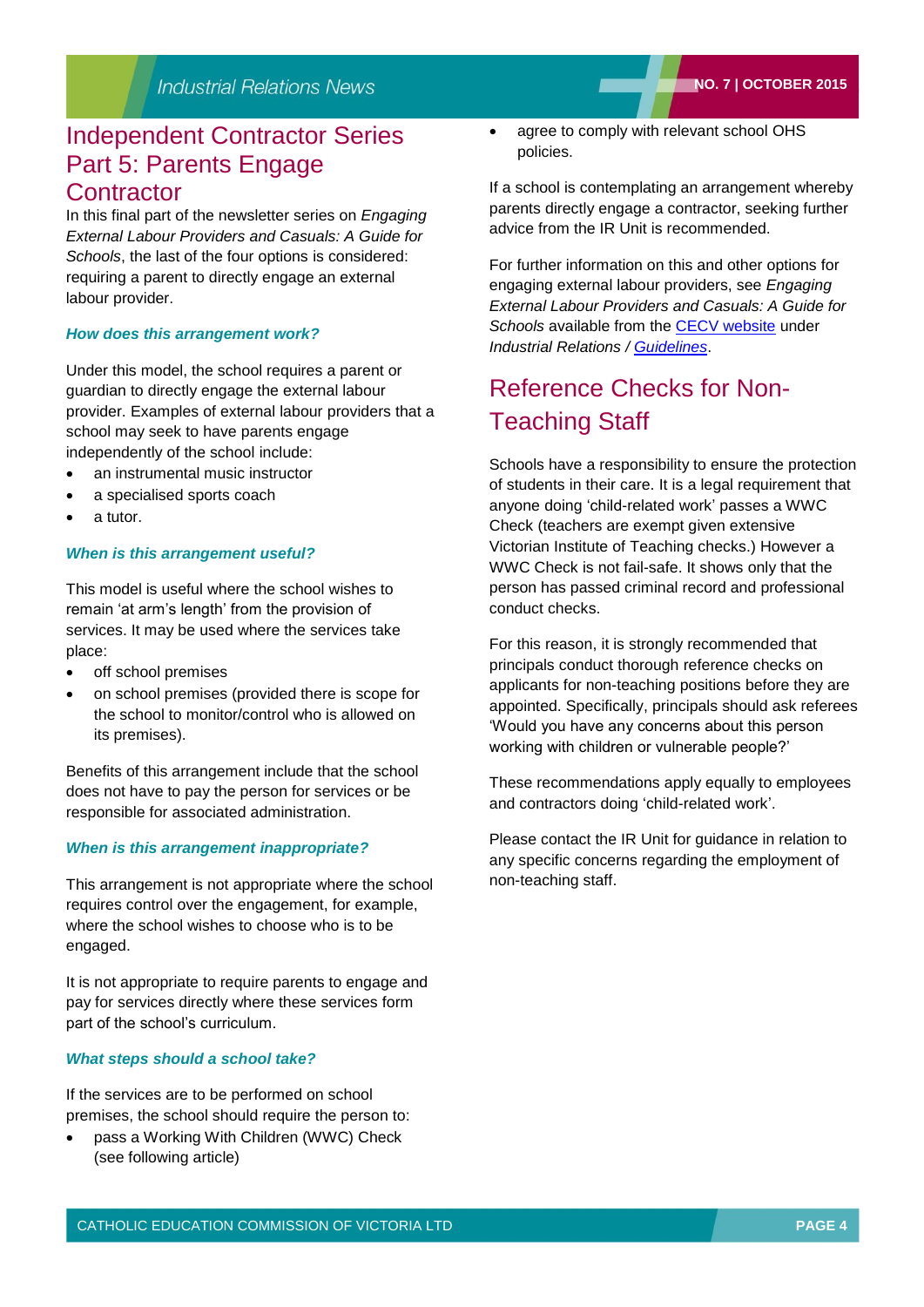# Automated External Defibrillator (AED)

An Automated External Defibrillator (AED) is a small, portable, easy to operate lifesaving medical device designed to analyse an unconscious person's heart rhythm and automatically deliver an electrical shock to a person having a Sudden Cardiac Arrest. An AED will not deliver a shock unless it detects a shockable heart rhythm.

#### *Do schools need an AED?*

AEDs are not routinely required in school-based first aid kits or first aid rooms.

The decision to purchase an AED is the choice of each individual school. It can be determined by assessing the risk in situations where timely access to emergency services cannot be guaranteed, for example, in situations considered high risk such as school camps, remote locations or in settings with staff, students or visitors with a known risk of cardiac arrest.

#### *When is an AED used?*

An AED is only one part of the emergency response for the person and does not negate the need for other priority first-aid response actions. The school's first aid DRSABCD (Danger/Response/Send for Help/Airway/Breathing/CPR/Defibrillation) Action Plan should be followed.

An AED should only be used if the person is:

- unconscious/unresponsive
- not breathing normally/regularly
- not moving in any way
- eight years of age or older, unless an ageappropriate AED is available.

#### *Who can use an AED?*

Although AEDs have been designed to be userfriendly, it is important that training is conducted to ensure that staff are aware of the proper application of the AED and how it is incorporated into other school emergency management strategies.

#### *Is training required?*

Comprehensive training is recommended to give staff greater confidence in the use of an AED. Training should include the following elements:

- appropriate first-aid training, including safe use of AED
- development and testing of onsite action plans for response to cardiac arrest
- incident recording
- AED storage and maintenance
- access to refresher training (required every 12 months).

#### *Where should the AED be located?*

An AED should be clearly signed, visible, accessible and located in a convenient area that is not exposed to extreme temperatures, for example a school's reception, common areas or main corridors. An AED should not be easily accessible to students.

#### *How should the AED be maintained?*

AEDs are designed to require minimal care and maintenance. They should be maintained according to manufacturer's specifications.

General machine care recommendations include:

- periodically checking that the machine is functioning
- checking batteries monthly and after each use
- checking pads and other components of the machine to ensure that they are present, in working order and have not passed the expiry date
- checking the outside of the defibrillator for cracks or other signs of damage
- recording each periodic check.

For further information, please contact an OHS officer at the IR Unit on 03 9267 0431.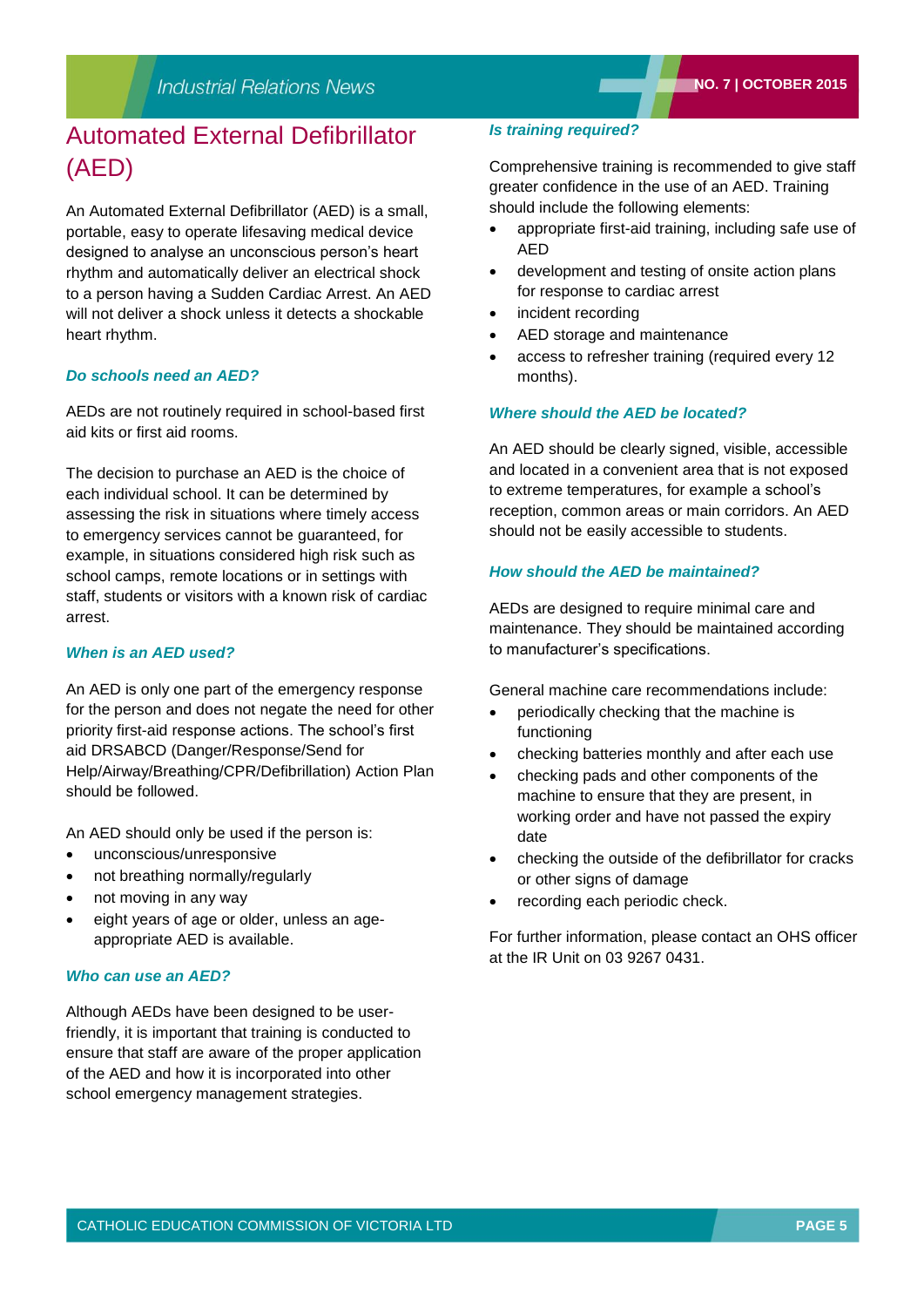# WorkSafe Health and Safety Week 2015

Registrations are now open for WorkSafe Health and Safety Week 2015, which returns to the Melbourne Convention and Exhibition Centre from 26–28 October 2015 and a number of regional locations (Bendigo, Mildura, Warrnambool, Shepparton, Geelong, Ballarat and Morwell) from 19–27 October 2015.

There are over 50 free seminars on a huge range of topics, which provide valuable information for managing OHS concerns including workplace bullying, asbestos, manual handling and wellbeing.

The seminars will be delivered by WorkSafe representatives and industry experts, as well as highprofile keynote speakers.

The full program is available at [http://worksafeweek.worksafe.vic.gov.au/.](http://worksafeweek.worksafe.vic.gov.au/)

## OHS FAQ

#### *Where does the outdoor smoking ban apply at schools?*

Since 13 April 2015, smoking has been banned**:**

- within the grounds of all primary and secondary schools
- within four metres of all entrances to the school premises that constitute 'pedestrian access points'. A 'pedestrian access point' is defined as a door or gate by which a pedestrian can enter or exit the premises.

Signs should be placed at the entrance/s of buildings to which the bans apply. These signs can be ordered free from

[http://www.health.vic.gov.au/tobaccoreforms/.](http://www.health.vic.gov.au/tobaccoreforms/)

# Summary of Communications: August & September 2015

#### *August*

• [Implementation Guide Part 3B:](http://www.cecv.catholic.edu.au/vcsa/Implementation_Guidelines/Salary_Implementation/Part_3_B.pdf) Salary and Allowances (2016 school year)

#### *September*

- [Implementation Guide Part 6:](http://www.cecv.catholic.edu.au/vcsa/Implementation_Guidelines/Variation_of_hours/Part_6.pdf) Variation of Part-Time Employees Hours of Work (and associated template letters)
- [Redundancy Procedures](http://www.cecv.catholic.edu.au/vcsa/redundancy/redundancy.html)

## IR and OHS Courses: Term 4 2015

The following IR and OHS Professional Learning training sessions are available for Term 4 2015:

#### *October 2015*

| <b>OHS Incident Investigation</b>                 | 13 October |
|---------------------------------------------------|------------|
| Know Your Agreement -<br><b>Education Support</b> | 21 October |
| <b>OHS For School Leaders</b>                     | 22 October |
| <b>OHS Hazard Management</b>                      | 28 October |

#### *November 2015*

| <b>Basic Claims Management</b>                       | 5 November       |
|------------------------------------------------------|------------------|
| <b>Return to Work Coordinator</b><br><b>Training</b> | 11 & 12 November |
| <b>OHS Chemical Management</b>                       | 18 November      |

Details of IR and OHS training sessions can be found, and bookings made through the [CEVN website](http://cevn.cecv.catholic.edu.au/assets/0/72/86/145663/152280/f30efc35-d959-4c62-a1c3-05a58514b5ba.pdf) under *Professional Learning / My PL (IPLS).*

## *OHS INCIDENT INVESTIGATION*

Had an OHS incident? This workshop provides knowledge and guidance on the process involved in managing/investigating workplace incidents, including incident reporting, the incident investigation process and WorkSafe Incident Notification requirements.